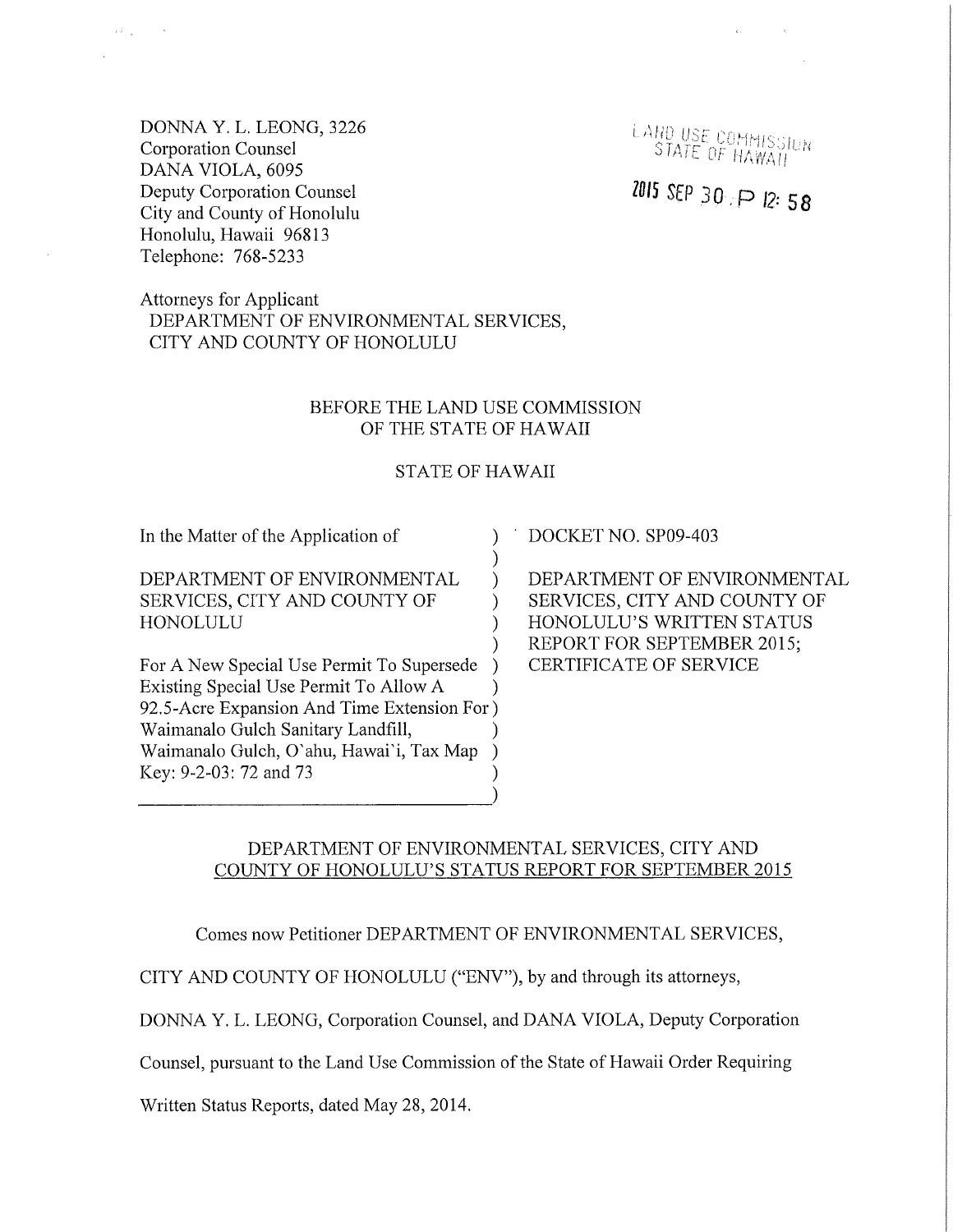ENV represents that the group, including the Managing Director, Roy Amemiya,

formed to assist in facilitating communication and resolution of this matter, is continuing its negotiations.

DATED: Honolulu, Hawaii, September 30, 2015.

 $\sim$   $\lambda$ 

DONNA Y. L. LEONG Corporation Counsel

By

 $\bar{t}$ 

 $\langle \cdot, \cdot \rangle$ 

DANA VIOLA Deputy Corporation Counsel Attorneys for Applicant DEPARTMENT OF ENVIRONMENTAL SERVICES, CITY AND COUNTY OF HONOLULU

 $\bar{a}$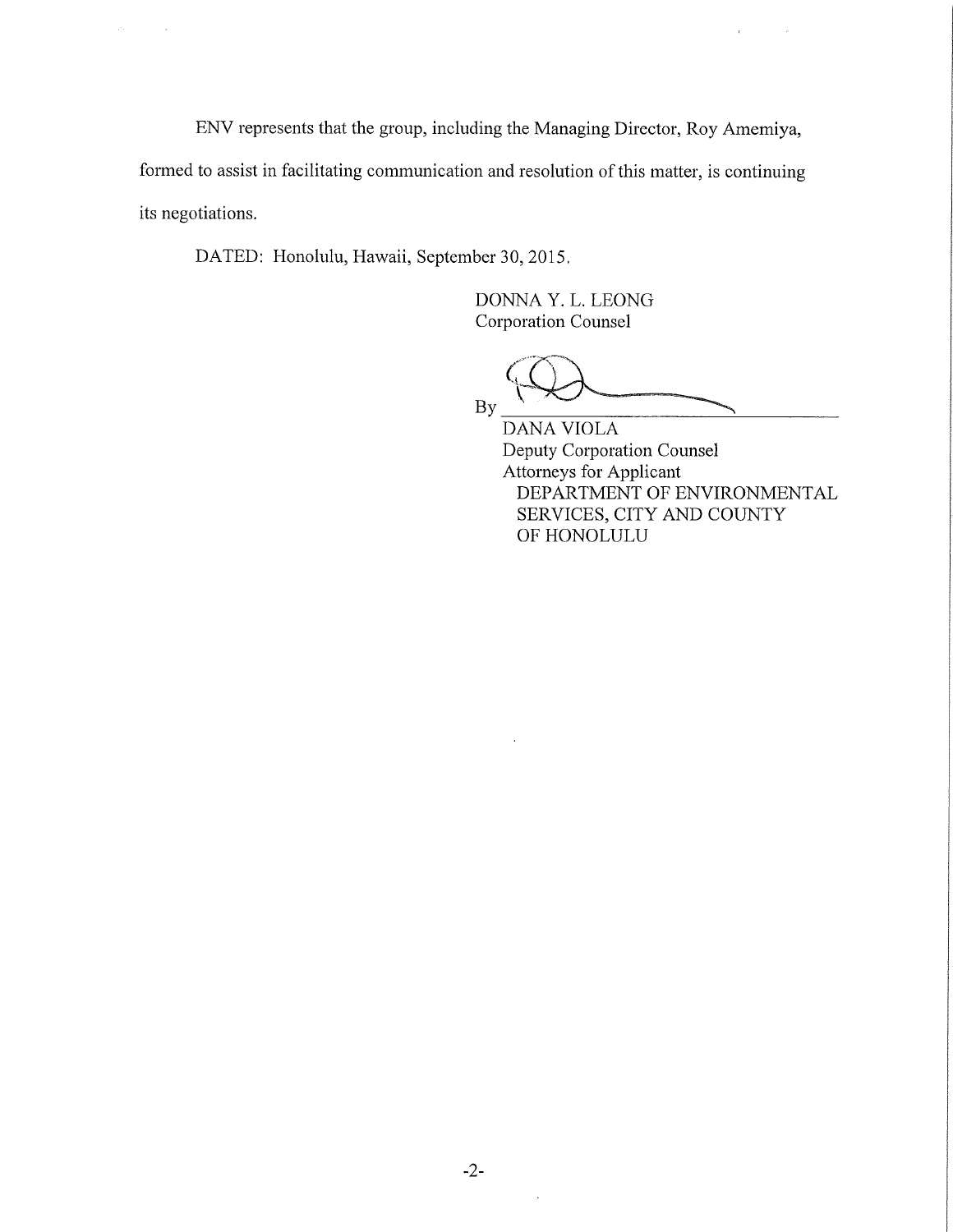# BEFORE THE LAND USE COMMISSION OF THE STATE OF HAWAII

# STATE OF HAWAII

| DEPARTMENT OF ENVIRONMENTAL<br>SERVICES, CITY AND COUNTY OF<br>HONOLULU<br>For A New Special Use Permit To Supersede<br>Existing Special Use Permit To Allow A<br>92.5-Acre Expansion And Time Extension For)<br>Waimanalo Gulch Sanitary Landfill,<br>Waimanalo Gulch, O'ahu, Hawai'i, Tax Map | In the Matter of the Application of |  |
|-------------------------------------------------------------------------------------------------------------------------------------------------------------------------------------------------------------------------------------------------------------------------------------------------|-------------------------------------|--|
|                                                                                                                                                                                                                                                                                                 |                                     |  |
|                                                                                                                                                                                                                                                                                                 | Key: 9-2-03: 72 and 73              |  |

 $\sim$ 

DOCKET NO. SP09-403

CERTIFICATE OF SERVICE

# CERTIFICATE OF SERVICE

### I HEREBY CERTIFY THAT A COPY OF THE DEPARTMENT OF

#### ENVIRONMENTAL SERVICES, CITY AND COUNTY OF HONOLULU'S

# WRITTEN STATUS REPORT FOR SEPTEMBER 2015 was duly served by either

hand-delivery or U. S. Mail, postage prepaid, by certified mail, return receipt requested,

to the following on the date below, addressed as follows:

|                                                                       | Delivery | Mail |
|-----------------------------------------------------------------------|----------|------|
| Leo Asuncion, Acting Director<br>Office of Planning<br>P. O. Box 2359 | Х        |      |
| Honolulu, Hawaii 96804-2359                                           |          |      |
| Brian Yee, Esq.                                                       |          | X    |
| Deputy Attorney General                                               |          |      |
| Hale Auhau, Third Floor                                               |          |      |
| 425 Queen Street                                                      |          |      |
| Honolulu, Hawaii 96813                                                |          |      |